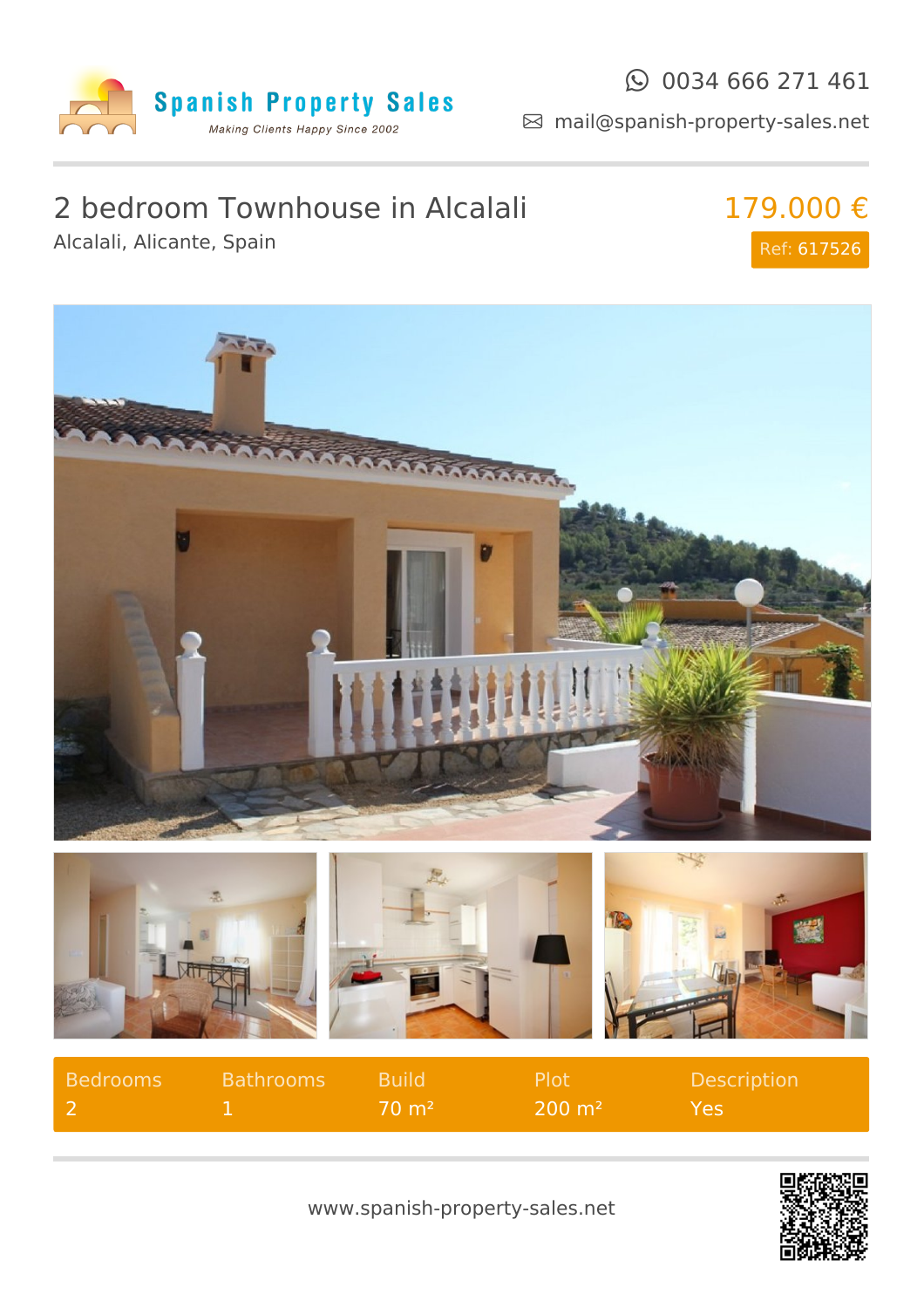

mail@spanish-property-sales.net

### 2 bedroom Townhouse in Alcalali

Alcalali, Alicante, Spain



### Description

New build townhouse for sale located in Alcalali, Alicante, Costa Blanca, Spain. Only a short distance from the town which has all the necessary services plus several bars and restaurants. The complex has only 4 houses set around a communal pool. All on one level, the townhouse features an entrance porch, a living/dining room with open plan kitchen, 2 bedrooms and a family bathroom. The terrace has access to its own private garden and enjoys mountain views. Information about the Jalon Valley: Alcalali. Alcalali is a charming rural village set in the valley between the mountains just 2km from Jalon in the Jalon Valley inland of the Marina Alta on the North Costa Blanca there are a range of facilities and services including; bakers, chemist, convenience store, doctors, vets, hairdressers and more... The famous Jalon Valley is home to many grape and almond farmers that provide world famous wines from the local Bodega and a magical time every year when the Almond trees blossom just one of the plethora of reasons to visit or stay in this beautiful and very popular area at any time of year. The nearest beaches are in Denia, Javea and Calpe less than 20 minutes away as well as the access to the motorway leading to the airports of Alicante and Valencia, which are only 1hour away. We recommend viewing this Townhouse for sale in Alcalali as it would make an ideal holiday home and you will definitely appreciate the charm and practicality of the small country urbanization with wonderful views all around.